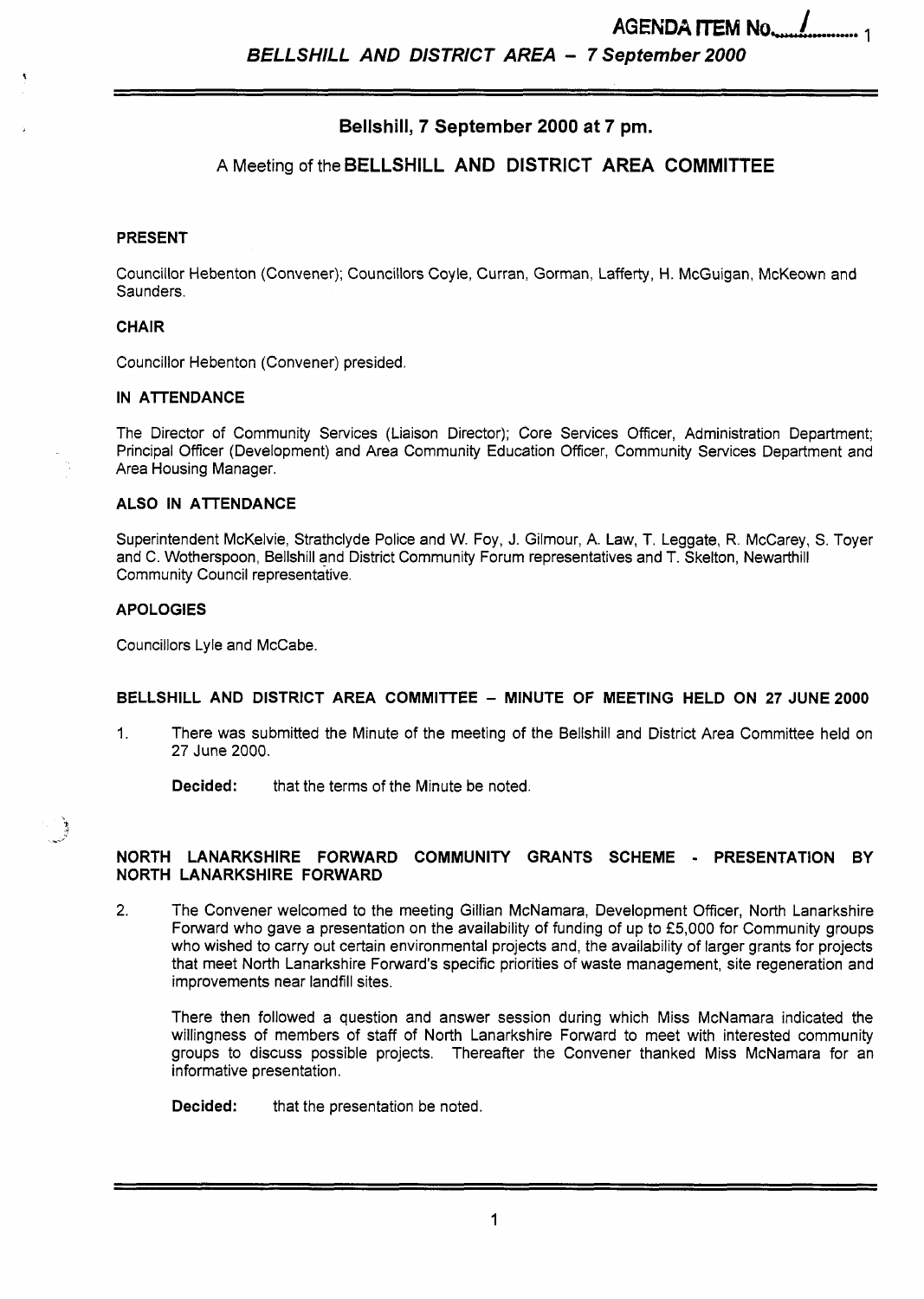**The Convener being of the view that the following item of business was relevant and competent authorised its consideration in order to appraise members of the current position and exercised his discretion to vary the order of business as hereinafter minuted.** 

### **CRIME STATISTICS**

3. Superintendent McKelvie, Strathclyde Police, summarised the crime statistics in the Bellshill Sub-Division for the period from 1 January to 31 August 2000 and provided a comparison with the statistics for the same period in 1999. He also referred to the resource problems associated with police officers providing emergency cover for school crossing patrols and during the discussion which followed, the meeting was informed of steps being taken by the Council to alleviate this situation.

**Decided:** that the position be noted.

### **BELLSHILL AND DISTRICT COMMUNITY FORUM** - **UPDATE**

**4.** With reference to paragraph 3 of the Minute of the meeting of this Committee held on 27 June 2000, there was submitted a report (docketed) dated 1 September 2000 by the Liaison Director advising (1) on the progress made towards the re-establishment of Bellshill and District Community Forum; (2) that the Forum held its latest meetings on 13 July and **24** August 2000, notes of which were appended as Annex 1 to the report, and (3) that the Community Forum had (a) redrafted and adopted its constitution and elected a number of Officer Bearers; (b) agreed to meet on a six weekly cycle, two weeks prior to Area Committee meetings and to share notes and agendas of meetings with the Area Committee; (c) requested that Members continue to receive Agendas and Minutes of Area Committee meetings, and (d) identified a number of agenda items which will be actioned in the coming months.

**Decided:** that the contents of the report be noted.

### **EXTERNAL FUNDING SOURCES FOR COMMUNITY GROUPS - UPDATE**

**5.** With reference to paragraph 6 of the Minute of the meeting of this Committee held **on** 27 June 2000 when it was agreed that the possibility of holding a seminar for voluntary and community groups on the availability of funding sources for such groups be investigated, the Liaison Director advised that a report was being prepared which would look at the possibility of providing funds to enable the organisation of seminars across the whole Council area.

**Decided:** that it be noted that a report on this matter would be submitted to a future meeting.

### **STRATHCLYDE COUNTRY PARK**

### *(I)* **PROPOSAL BY THE SCOTTISH CANOE ASSOCIATION TO ESTABLISH A WHITEWATER CANOE AND RAFTING COURSE**

6. The Liaison Director referred to paragraph 12 of the Minute of the meeting of the Community Services Committee held on 31 August 2000, when that Committee having considered a report dated 26 July 2000 by the Director of Community Services advising on an approach from representatives of the Scottish Canoe Association which identified Strathclyde Country Park as their preferred location for the possible construction of a Whitewater Canoe and Rafting Course, and seeking agreement, in principle, to investigate the concept further, had agreed that the Director of Community Services be authorised to investigate, in principle, the concept of establishing a Whitewater Canoe and Rafting Course within Strathclyde Country Park.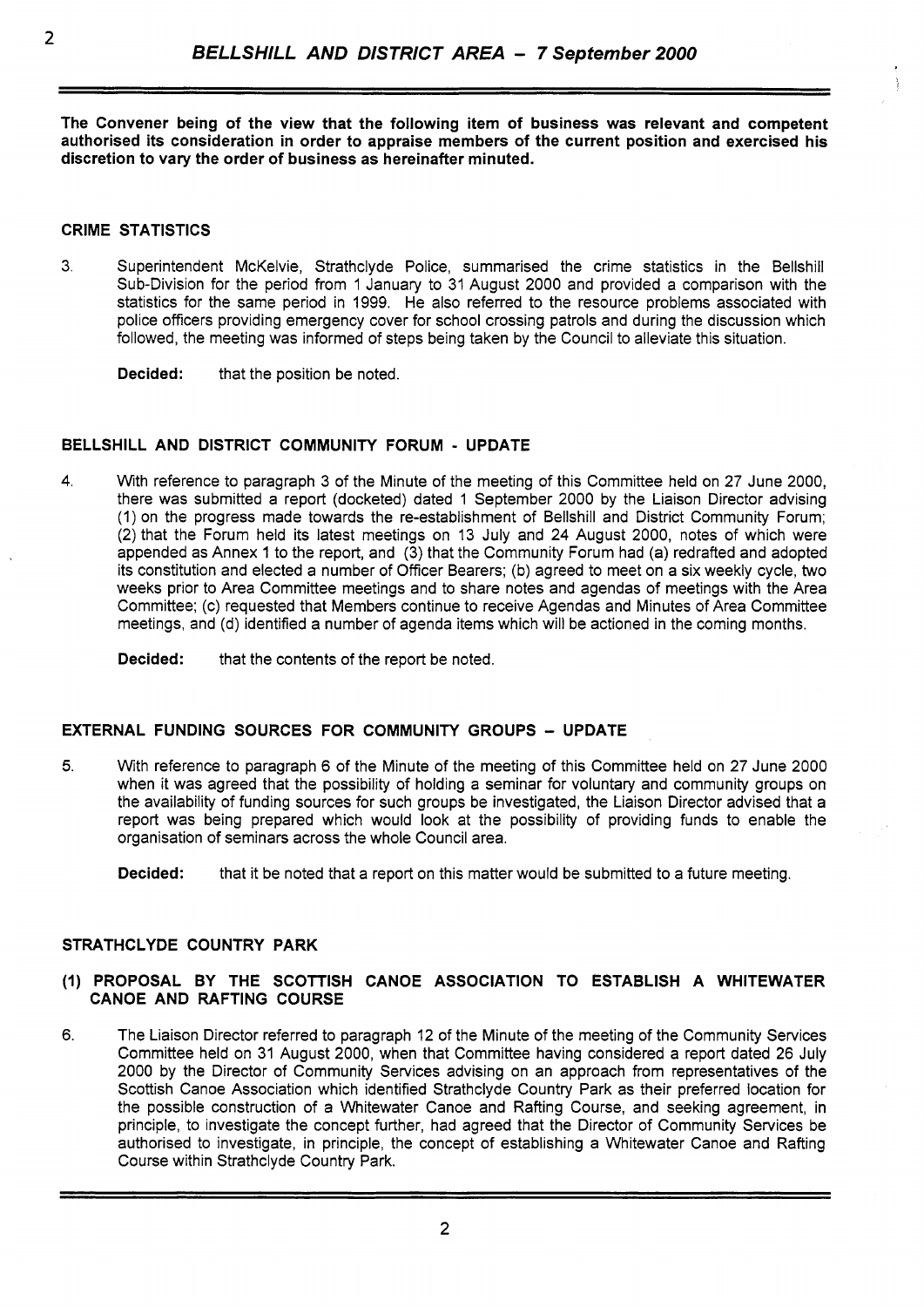In this connection there was submitted a copy of the report dated 26 July 2000 by the Director of Community Services and the Director was heard in further explanation of the report.

**Decided:** that the terms of the report be noted.

### **(2) PROPOSAL TO ESTABLISH A GARDEN CENTRE AND COFFEE SHOP**

7. The Liaison Director referred to paragraph 13 of the Minute of the meeting of the Community Services Committee held on 31 August 2000, when that committee, having considered a report dated 26 July 2000 **by** the Director of Community Services advising of an approach which had been received from an external caterer to establish a garden centre and coffee shop within Strathclyde Country Park, and seeking agreement, in principle, to investigate the concept further, had agreed that the Director of Community Services be authorised to investigate, in principle, the concept to establish a garden centre and associated coffee shop within the boundaries of Strathclyde Country Park.

In this connection there was submitted a copy of the report dated 26 July 2000 by the Director of Community Services and the Director was heard in further explanation of the report.

**Decided:** that the terms of the report be noted.

#### **COMMUNITY GRANTS SCHEME**

#### **(1) APPLICATIONS AWARDED DURING THE SUMMER RECESS**

- 8. With reference to paragraph 7 of the Minute of the meeting of this Committee held on 27 June 2000, there was submitted a report (docketed) dated 28 August 2000 by the Director of Community Services detailing applications for Community Grants dealt with as a matter of urgency during the Summer recess.
	- **Decided:** that the actions of the Director of Community Services in awarding grants as detailed hereunder, be homologated.

### **APPLICATIONS COVERING MORE THAN ONE AREA COMMITTEE BOUNDARY**

### **CONTINUED APPLICATIONS**

| <b>Group/Grant Requested</b>                                                                  | <b>Purpose of Application</b>                                                         | <b>Decision</b> |
|-----------------------------------------------------------------------------------------------|---------------------------------------------------------------------------------------|-----------------|
| Lanarkshire Association of Burns<br>Clubs (CG99/00-852) - £1,000<br>(previously awarded £678) | To assist with cost of schools<br>competition.                                        | Grant £15       |
| Myelin Project (CG99/00-933) - £630<br>(previously awarded £290)                              | To assist with start-up costs of Myelin<br>Self Help Project.                         | Nil             |
| Caledonian Award Scheme<br>(CG00/01-37) - £1,000                                              | To assist with general running costs of<br>Award Scheme for disabled young<br>people. | Nil             |
| Airdrie Victoria Shotokai 2000<br>(CG00/01-41) - £821                                         | To assist with purchase of equipment.                                                 | Nil             |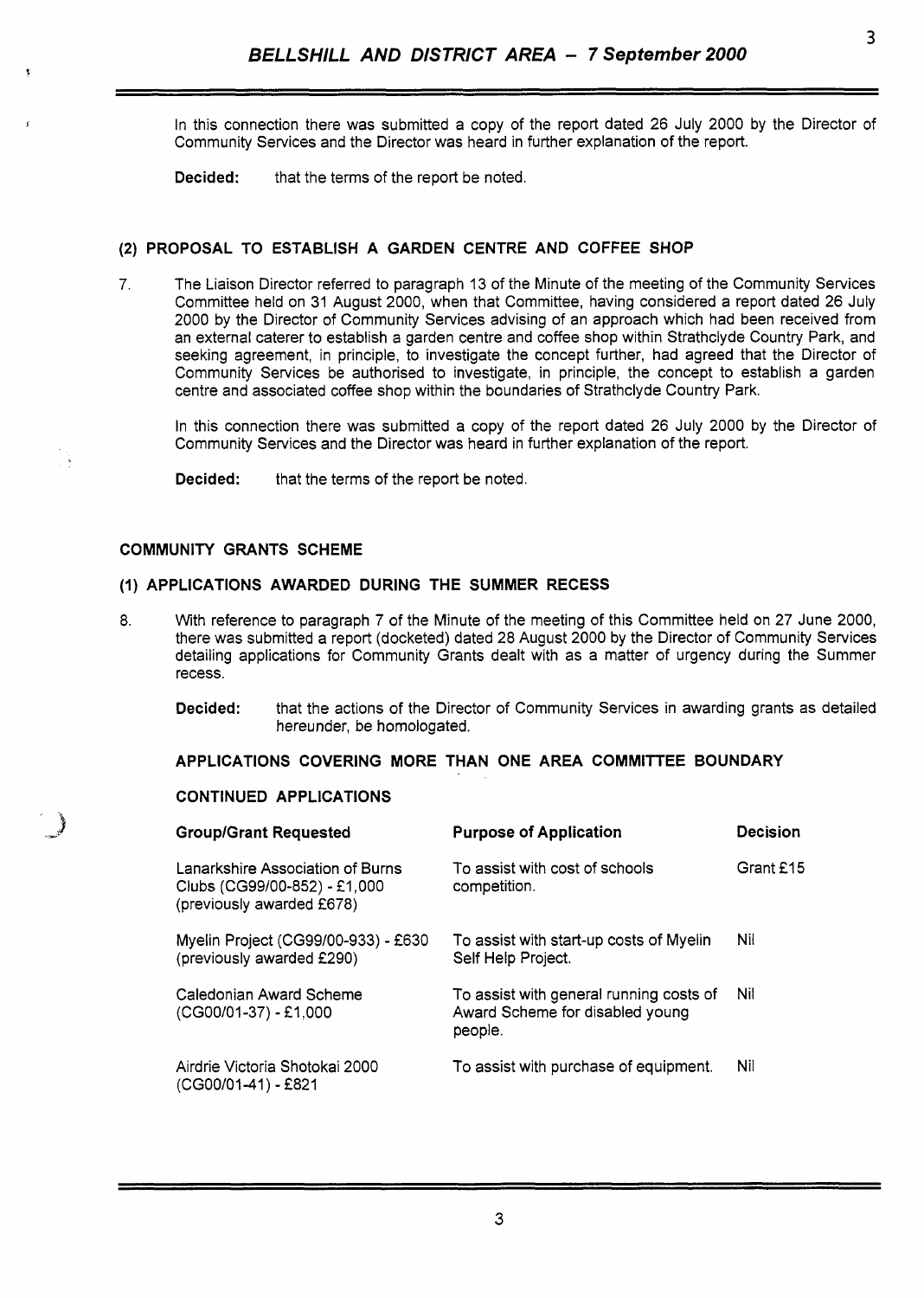| <b>Group/Grant Requested</b>                                            | <b>Purpose of Application</b>                                                                          | <b>Decision</b>                                          |
|-------------------------------------------------------------------------|--------------------------------------------------------------------------------------------------------|----------------------------------------------------------|
| Lourdes Scottish Youth Group<br>(HCPT) (CG00/01-42) - £1,000            | To assist with cost of training young<br>people and travelling to Lourdes.                             | Grant £100 and<br>continued for further<br>consideration |
| New Stevenston and District Garden<br>Club (CG00/01-43) - £500          | To assist with purchase of equipment,<br>general running expenses and cost of<br>hosting annual event. | Grant £100 and<br>continued for further<br>consideration |
| New Stevenston Community Council<br>(CG00/01-48) - £1,000               | To assist with cost of outing.                                                                         | Nil                                                      |
| Society for the Protection of the<br>Unborn Child (CG00/01-58) - £1,500 | To assist with general running costs<br>and purchase of educational<br>materials.                      | Grant £300 and<br>continued for further<br>consideration |
| Strathclyde Fire Brigade Pipe Band<br>(CG00/01-103) - £2,000            | To assist with purchase of<br>replacement equipment.                                                   | Grant £50                                                |
| New Stevenston Senior Citizens'<br>Centre (CG00/01-110) - £1,500        | To assist with cost of summer activity<br>programme.                                                   | Grant £200                                               |
| Twenty Twenty (CG00/01-118) -<br>£2,000                                 | To assist with costs of video<br>production.                                                           | Nil                                                      |
| Lanarkshire Keyboard Club<br>(CG00/01-127) - £600                       | To assist with the purchase of audio<br>equipment.                                                     | Nil                                                      |

## **APPLICATIONS SPECIFIC TO BELLSHILL AND DISTRICT AREA COMMITTEE**

## **CONTINUED APPLICATIONS**

| <b>Group/Grant Requested</b>                                                                     | <b>Purpose of Application</b>                                                                         | <b>Decision</b>                        |
|--------------------------------------------------------------------------------------------------|-------------------------------------------------------------------------------------------------------|----------------------------------------|
| <b>Burnhead Bowling Club</b><br>(CG99/00-796) - £1,500                                           | To assist with costs of painting the<br>changing facilities and the repair and<br>renewal of seating. | Grant £1,000                           |
| Limited Edition Youth Club<br>(CG99/00-806) - £400 (previously<br>awarded £100)                  | To assist with purchase of games and<br>craft equipment.                                              | Continue for further<br>consideration. |
| Sacred Heart Parish Church Hall<br>Committee (CG99/00-809) - £1,000<br>(previously awarded £750) | To assist with purchase of new<br>windows, door lighting and toilets for<br>hall.                     | Grant £100                             |
| <b>Viewpark Thistle AFC</b><br>(CG99/00-836) - £500 (previously<br>awarded £50)                  | To assist with admin costs and travel<br>expenses.                                                    | Grant £400                             |
| Hattonrigg Senior Citizens Club<br>(CG99/00-871) - £300 (previously<br>awarded £150)             | To assist with cost of social evening to<br>commemorate club's silver jubilee.                        | Grant £150                             |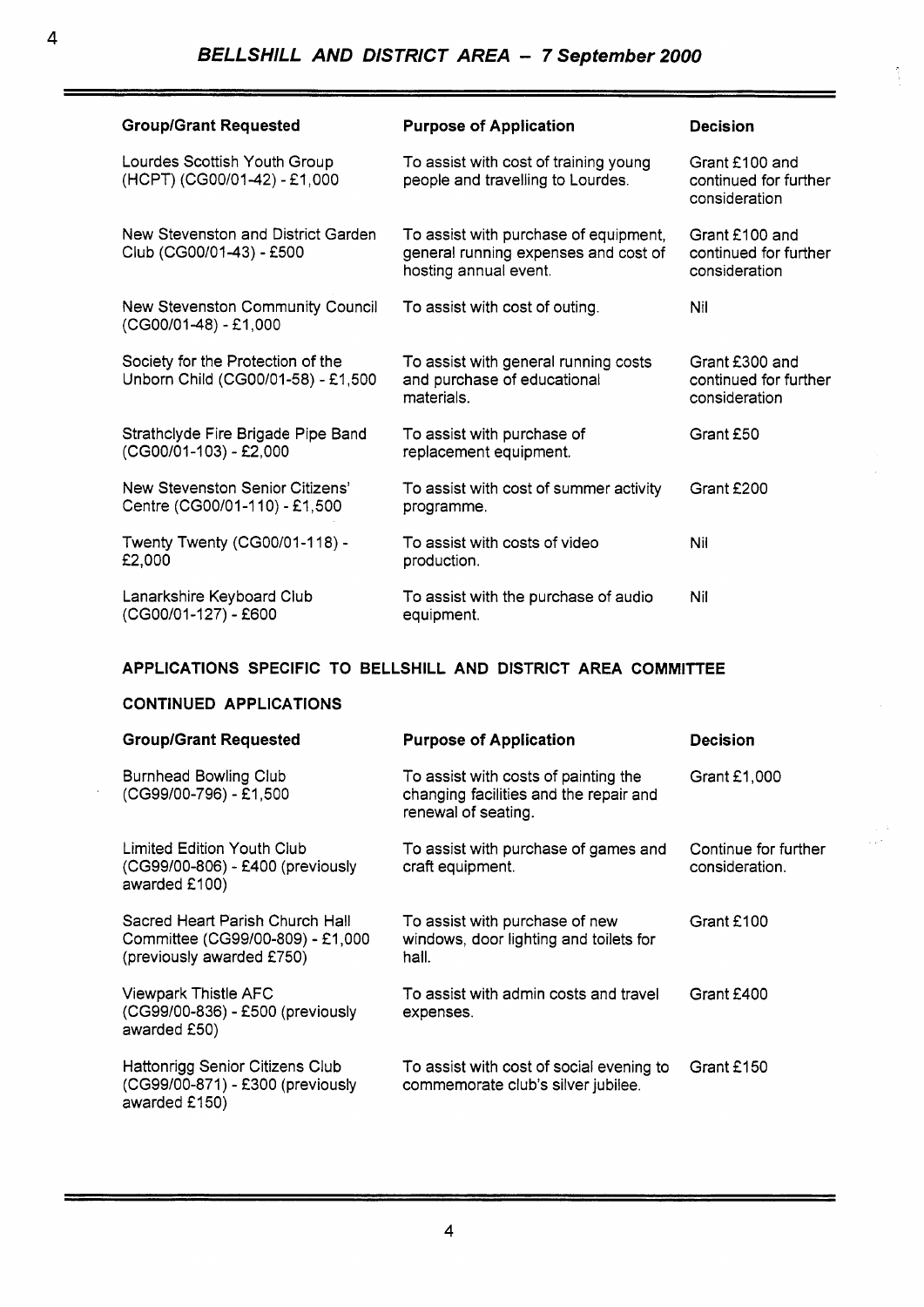ÿ

 $\frac{\lambda}{\lambda}$ 

| <b>Group/Grant Requested</b>                                          | <b>Purpose of Application</b>                                                       | <b>Decision</b>                                           |
|-----------------------------------------------------------------------|-------------------------------------------------------------------------------------|-----------------------------------------------------------|
| Mossend Play Safe (CG99/00-955) -<br>£2,000 (previously awarded £896) | To assist with costs of building a play<br>area for local children.                 | Grant £304                                                |
| Focus Youth Project (CG99/00-977) -<br>£700                           | To assist with costs of Summer Fayre.                                               | Grant £600                                                |
| Sportscene Youth Club<br>(CG99/00-14) - £500                          | To assist with purchase of new<br>equipment and hosting of badminton<br>tournament. | Grant £100 and<br>continued for further<br>consideration. |
| St. Teresa's Support Group<br>(CG99/00-15) - £450                     | To assist with general running costs.                                               | Continued for further<br>consideration                    |
| <b>Orbiston Parent Group</b><br>(CG99/00-16) - £1,000                 | To assist with purchase of multi-media<br>system.                                   | Grant £100 and<br>continued for further<br>consideration  |
| <b>Woodland Grove Sheltered Housing</b><br>(CG99/00-17) - £300        | To assist with cost of outing.                                                      | Grant £300                                                |
| <b>Bellshill Community Council</b><br>(CG99/00-56) - £900             | To assist with cost of hosting annual<br>Street Fayre.                              | Grant £550 and<br>continued for further<br>consideration  |
| Spindlehowe Sheltered Housing<br>Complex (CG99/00-63) - £300          | To assist with cost of outing to<br>Kirkcaldy.                                      | Grant £300                                                |
|                                                                       |                                                                                     |                                                           |
| <b>NEW APPLICATIONS</b>                                               |                                                                                     |                                                           |
| <b>Group/Grant Requested</b>                                          | <b>Purpose of Application</b>                                                       | <b>Decision</b>                                           |
| Christ the King PTA (CG00/01-67) -<br>£200                            | To assist with purchase of graduation<br>gowns and medals.                          | Grant £200                                                |
| Bellshill and District Clergy Fraternal<br>(CG00/01-68) - £750        | To assist with cost of hosting<br>inter-denominational millennium<br>celebration.   | Grant £350 and<br>continued for further<br>consideration  |
| <b>Orbiston Parents' Group</b><br>(CG00/01-69) - £1,500               | To assist with purchase of materials<br>for outdoor arts project.                   | Grant £100 and<br>continued for further<br>consideration  |
| 15 <sup>th</sup> Motherwell Boys Brigade<br>(CG00/01-70) - £500       | To assist with cost of outdoor activities<br>for millennium camp.                   | Grant £400                                                |
| <b>Burnhead Senior Citizens</b><br>(CG00/01-111) - £1,000             | To assist with cost of summer outing<br>and Christmas dinner.                       | Continued for further<br>consideration                    |
| Parkville Neighbourhood Watch<br>(CG00/01-120) - £500                 | To assist with costs of gardening<br>competition and annual barbecue.               | Grant £300                                                |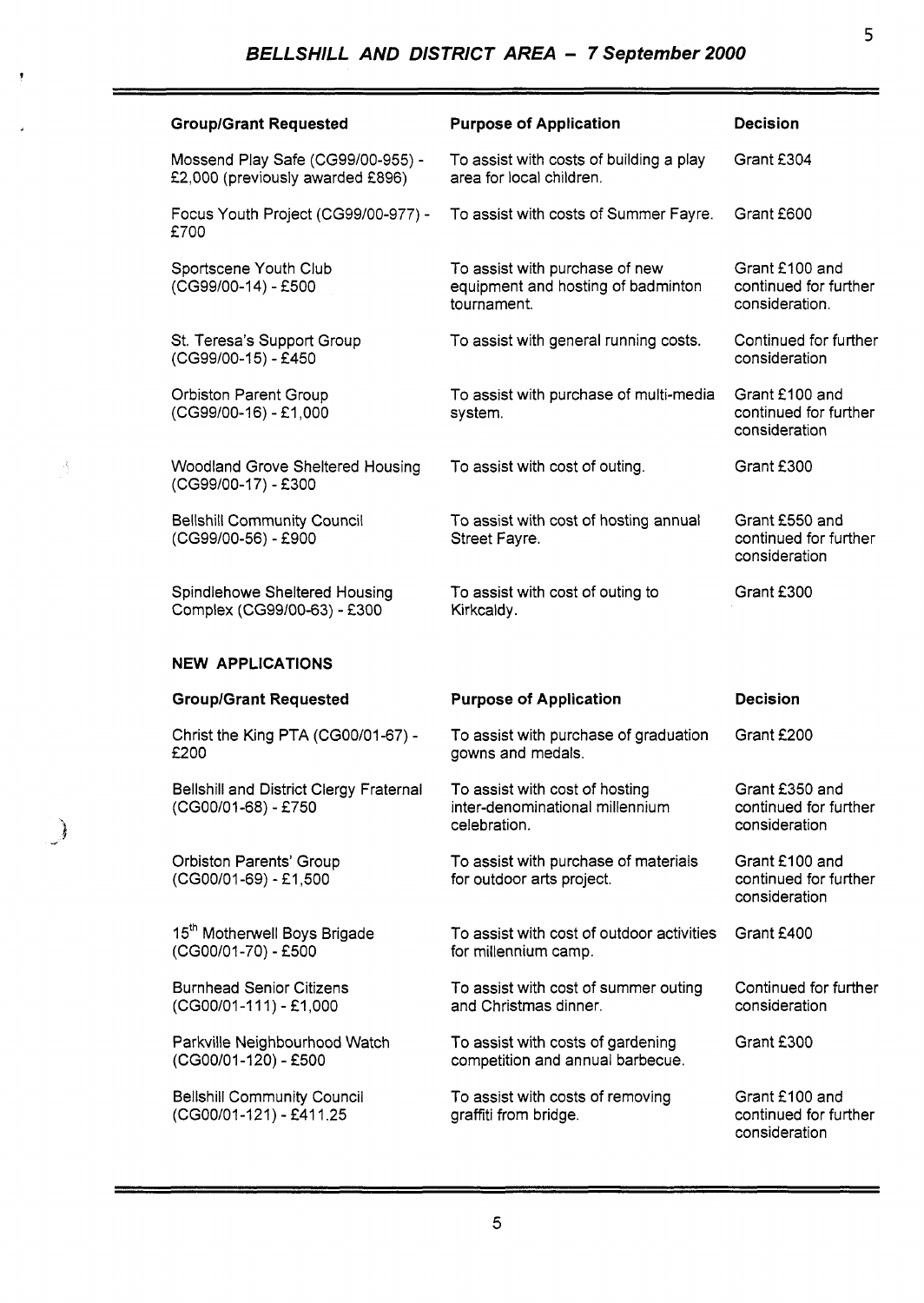| <b>Group/Grant Requested</b>                                     | <b>Purpose of Application</b>                                             | <b>Decision</b>                                          |
|------------------------------------------------------------------|---------------------------------------------------------------------------|----------------------------------------------------------|
| Muirpark Amenity Fund<br>(CG00/01-125) - £500                    | To assist with purchase of garden<br>materials.                           | Grant £50 and<br>continued for further<br>consideration. |
| Calderglen Residents Association<br>(CG00/01-136) - £500         | To assist with cost of upgrading<br>children's play area and sports field | Grant £350                                               |
| Bellshill West Church Men's<br>Fellowship (CG00/01-137) - £1,000 | To assist with purchase of new oven                                       | Continued for further<br>consideration                   |
| St Columba's SVDP (CG00/01-138) -<br>£1,000                      | To assist with cost of summer bus<br>outing and Christmas outing.         | Continued for further<br>consideration                   |

# **(2) CONSIDERATION OF APPLICATIONS AND ADMINISTRATIVE ARRANGEMENTS**

9. With reference to paragraph 7 of the Minute of the meeting of the Community Services (Community Development) Sub-Committee held on 25 August 1999, when, inter alia, that Committee had noted that a review of the operation of the Community Grants Scheme would be undertaken by the Director of Community Services, there was submitted a report (docketed) dated 23 August 2000 by the Director of Community Services (1) outlining the background to the review; (2) intimating that future payment of Community Grants would be made through the Bank Automated Clearing System (BACS); (3) proposing that to improve efficiency of the scheme applications presented to a second Committee cycle which do not attract a recommendation to fund would receive no further consideration and accordingly applicants would be advised of a nil award, and **(4)** detailing applications for Community Grants covering more than one Area Committee boundary together with continued and new applications specific to the Bellshill and District Area Committee.

### **Decided:**

- (1) that on presentation to a second Committee cycle applications which do not attract a recommendation to fund will receive no further consideration, and accordingly applicants will be advised of a nil award:
- (2) that the introduction of Bank Automated Clearing System (BACS) as the method of grant payment be noted, and
- (3) that subject to receipt of any outstanding information, the applications for Community Grants be dealt with as follows:-

### **APPLICATIONS COVERING MORE THAN ONE AREA COMMITTEE BOUNDARY**

### **CONTINUED APPLICATIONS**

| <b>Group/Grant Requested</b>                                                                | <b>Purpose of Application</b>                                                                          | <b>Decision</b>                        |
|---------------------------------------------------------------------------------------------|--------------------------------------------------------------------------------------------------------|----------------------------------------|
| Caledonian Award Scheme<br>$(CG00/01-37) - £1,000$<br>(previously awarded £185)             | To assist with general running costs of<br>Awards Scheme for disabled young<br>people.                 | Continued for further<br>consideration |
| New Stevenston and District Garden<br>Club (CG00/01-43) - £500<br>(previously awarded £100) | To assist with purchase of equipment,<br>general running expenses and cost of<br>hosting annual event. | Continued for further<br>consideration |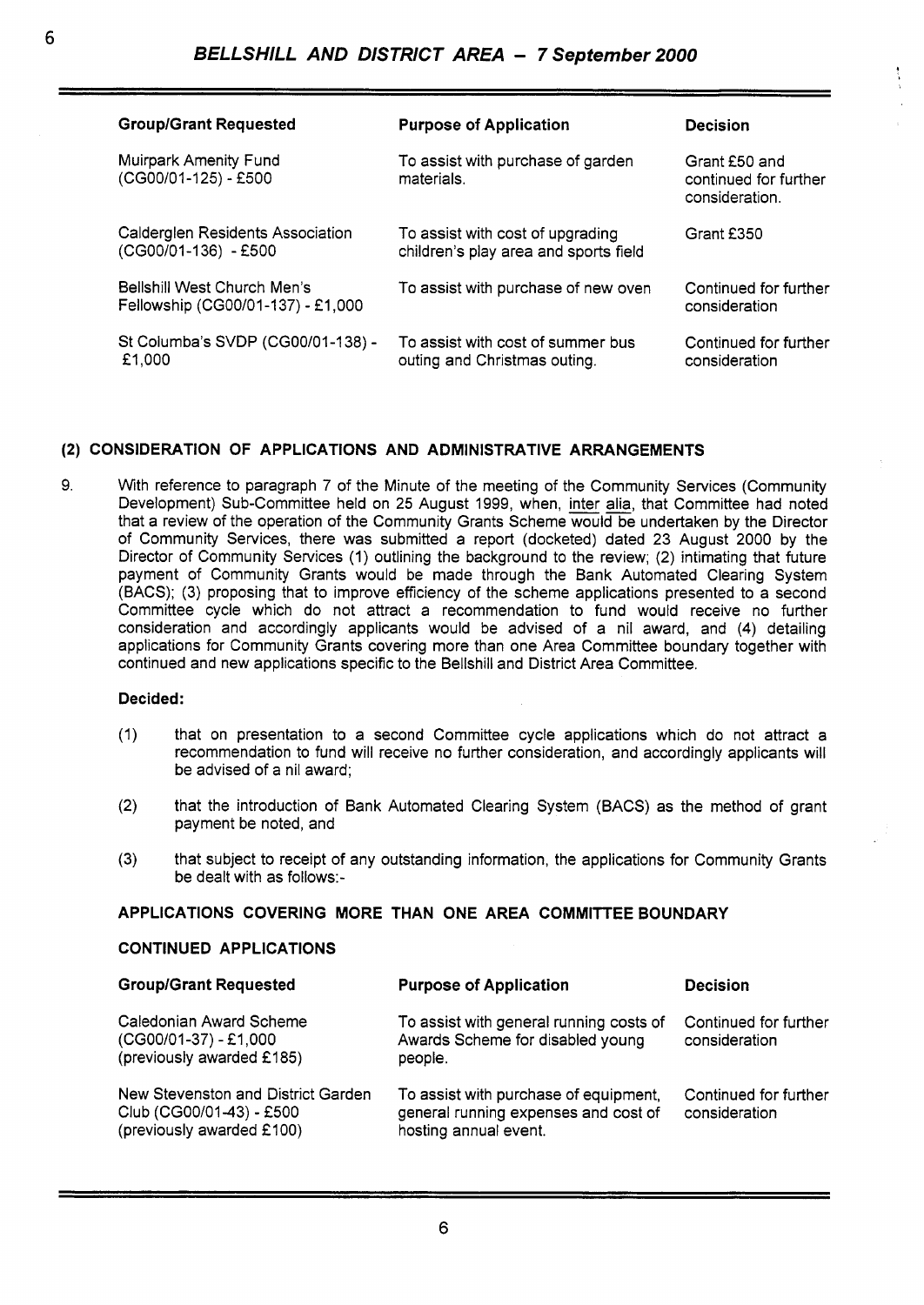| <b>Group/Grant Requested</b>                                                                         | <b>Purpose of Application</b>                                                                                                          | <b>Decision</b>                                          |
|------------------------------------------------------------------------------------------------------|----------------------------------------------------------------------------------------------------------------------------------------|----------------------------------------------------------|
| New Stevenston Community Council<br>(CG00/01-48) - £1,000                                            | To assist with cost of outing.                                                                                                         | Continued for further<br>consideration                   |
| Nicol Odeans (CG00/01-55) - £800<br>(previously awarded £225)                                        | To assist with purchase of new<br>instruments and travelling expenses.                                                                 | Continued for further<br>consideration                   |
| Society for the Protection of the<br>Unborn Child (CG00/01-58) - £1,500<br>(previously awarded £600) | To assist with general running costs<br>and purchase of educational<br>materials.                                                      | Continued for further<br>consideration                   |
| Strathclyde Fire Brigade Pipe Band<br>(CG00/01-103) - £2,000 (previously<br>awarded £325)            | To assist with purchase of<br>replacement equipment.                                                                                   | Continued for further<br>consideration                   |
| Carfin Play Group (CG00/01-107) -<br>£840 (previously awarded £400)                                  | To assist with running costs and<br>summer outing.                                                                                     | Grant £200                                               |
| Twenty-Twenty (CG00/01-118) -<br>£2,000                                                              | To assist with costs of video<br>production.                                                                                           | Continued for further<br>consideration.                  |
| Lanarkshire Keyboard Club<br>(CG00/01-127) - £600                                                    | To assist with purchase of audio<br>equipment.                                                                                         | Continued for further<br>consideration.                  |
| <b>Carfin Senior Citizens</b><br>(CG00/01-132) - £250 (previously<br>awarded £150)                   | To assist with cost of summer outing.                                                                                                  | Grant £50                                                |
| St. Mary's Church Senior Citizens'<br>Club (CG00/01-143) - £600<br>(previously awarded £200)         | To assist with cost of Christmas<br>dinner.                                                                                            | Continued for further<br>consideration                   |
| <b>NEW APPLICATIONS</b>                                                                              |                                                                                                                                        |                                                          |
| <b>Group/Grant Requested</b>                                                                         | <b>Purpose of Application</b>                                                                                                          | <b>Decision</b>                                          |
| Newarthill Amateur Boxing and<br>Fitness Club (CG00/01-172) - £1,500                                 | To assist with cost of refurbishing<br>building and purchasing equipment.                                                              | Grant £200 and<br>continued for further<br>consideration |
| Motherwell/Clydesdale Headway<br>Group (CG00/01-175) - £2,000                                        | To assist with general running costs of<br>Group.                                                                                      | Continued for further<br>consideration                   |
| <b>Ethnic Junior Education Group</b><br>(CG00/01-178) - £2,000                                       | To assist with week-end educational<br>outing to millennium dome.                                                                      | Continued for further<br>consideration                   |
| Motherwell and District Women's Aid<br>(CG00/01-202) - £750                                          | To assist with purchase of resource<br>materials, cost of attending<br>seminars/conferences and social<br>outings throughout the year. | Continued for further<br>consideration                   |
| Group Around Self Harm (GASH)<br>(CG00/01-209) - £500                                                | To assist with cost of hosing<br>conference.                                                                                           | Continued for further<br>consideration                   |

 $\frac{3}{2}$ 

 $\mathbb{R}$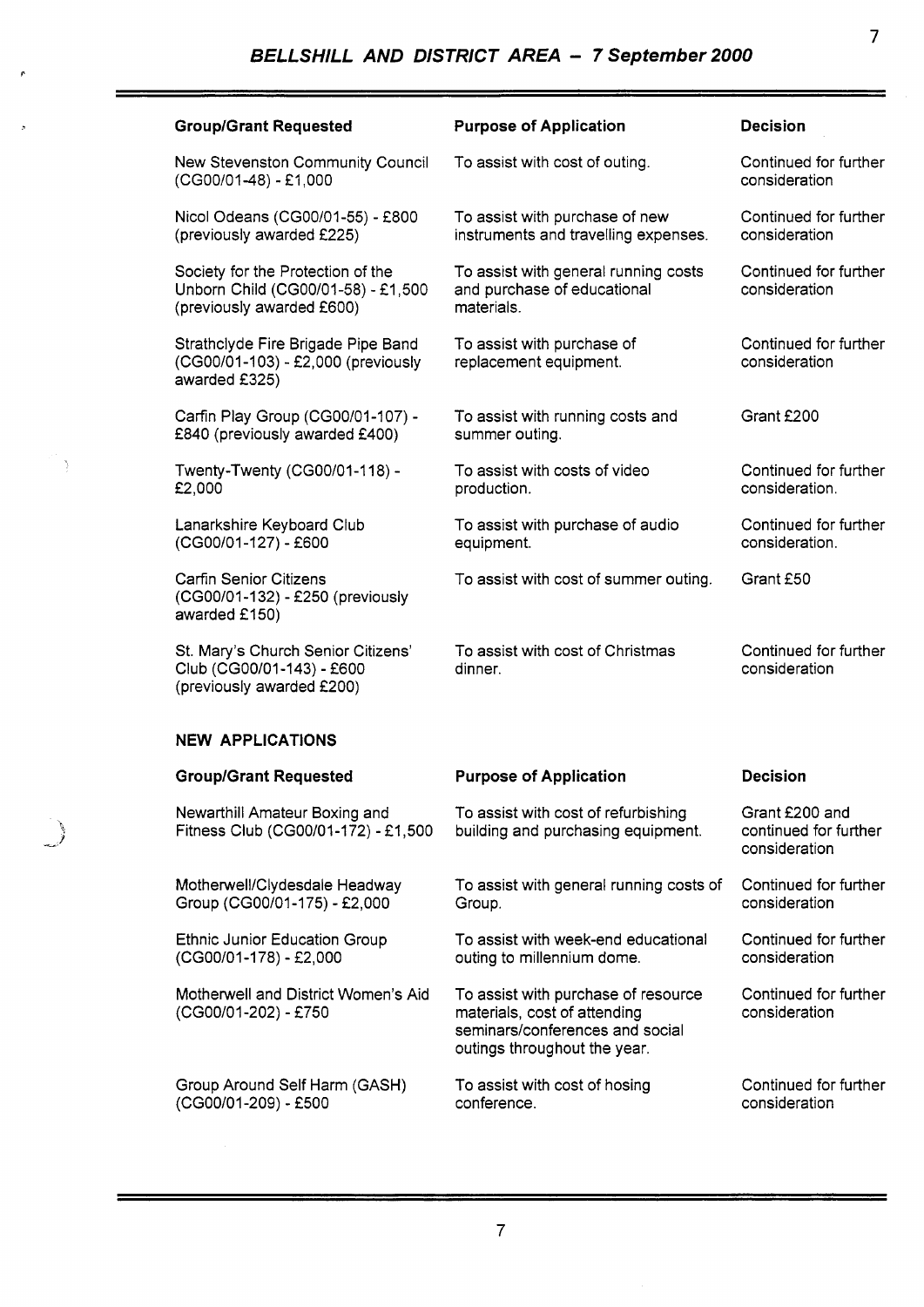**8** 

| <b>Group/Grant Requested</b>                                   | <b>Purpose of Application</b>                                                            | <b>Decision</b>                                          |
|----------------------------------------------------------------|------------------------------------------------------------------------------------------|----------------------------------------------------------|
| <b>Newarthill Community Council</b><br>(CG00/01-214) - £600    | To assist with cost of maintaining<br>community mini-bus.                                | Grant £200                                               |
| Wishaw Boys' Club (CG00/01-225) -<br>£1,720                    | To assist with purchase of equipment<br>and general running costs.                       | Continued for further<br>consideration                   |
| <b>Bothwell United Boys' Club</b><br>(CG00/01-226) - £350      | To assist with purchase of football<br>strips.                                           | Grant £250 and<br>continued for further<br>consideration |
| Kilsyth Close Harmony Group<br>(CG00/01-231) - £1,100          | To assist with purchase of keyboard,<br>sheet music and hall let and transport<br>costs. | Continued for further<br>consideration                   |
| APPLICATIONS SPECIFIC TO BELLSHILL AND DISTRICT AREA COMMITTEE |                                                                                          |                                                          |
| <b>CONTINUED APPLICATIONS</b>                                  |                                                                                          |                                                          |

| <b>Group/Grant Requested</b>                                                                       | <b>Purpose of Application</b>                                                       | <b>Decision</b>                                          |
|----------------------------------------------------------------------------------------------------|-------------------------------------------------------------------------------------|----------------------------------------------------------|
| <b>Limited Edition Youth Group</b><br>(CG99/00-806) - £400                                         | To assist with purchase of games and<br>craft equipment.                            | Grant £200 and<br>continued for further<br>consideration |
| Sportscene Youth Club<br>(CG00/01-14) - £500 (previously<br>awarded £100)                          | To assist with purchase of new<br>equipment and hosting of badminton<br>tournament. | Continued for further<br>consideration                   |
| St. Teresa's Support Group<br>(CG00/01-15) - £450                                                  | To assist with general running costs.                                               | Grant £300                                               |
| <b>Orbiston Parent Group</b><br>(CG00/01-16) - £1,000 (previously<br>awarded £100)                 | To assist with purchase of multi-media<br>system.                                   | Continued for further<br>consideration                   |
| <b>Bellshill Community Council</b><br>(CG00/01-56) - £900 (previously<br>awarded £550)             | To assist with cost of hosting annual<br>street fair.                               | Continued for further<br>consideration                   |
| <b>Bellshill and District Clergy Fraternal</b><br>(CG00/01-68) - £750 (previously<br>awarded £350) | To assist with cost of hosting inter-<br>denominational millennium<br>celebration.  | Continued for further<br>consideration                   |
| <b>Orbiston Parents' Group</b><br>(CG00/01-69) - £1,500 (previously<br>awarded £100)               | To assist with purchase of materials<br>for outdoor arts project.                   | Continued for further<br>consideration.                  |
| <b>Burnhead Senior Citizens</b><br>$(CG00/01-111) - E1,000$                                        | To assist with cost of summer outing<br>and Christmas dinner.                       | Grant £500                                               |
| <b>Bellshill Community Council</b><br>(CG00/01-121) - £411.25 (previously<br>awarded £100)         | To assist with costs of removing<br>graffiti from bridge.                           | Continued for further<br>consideration.                  |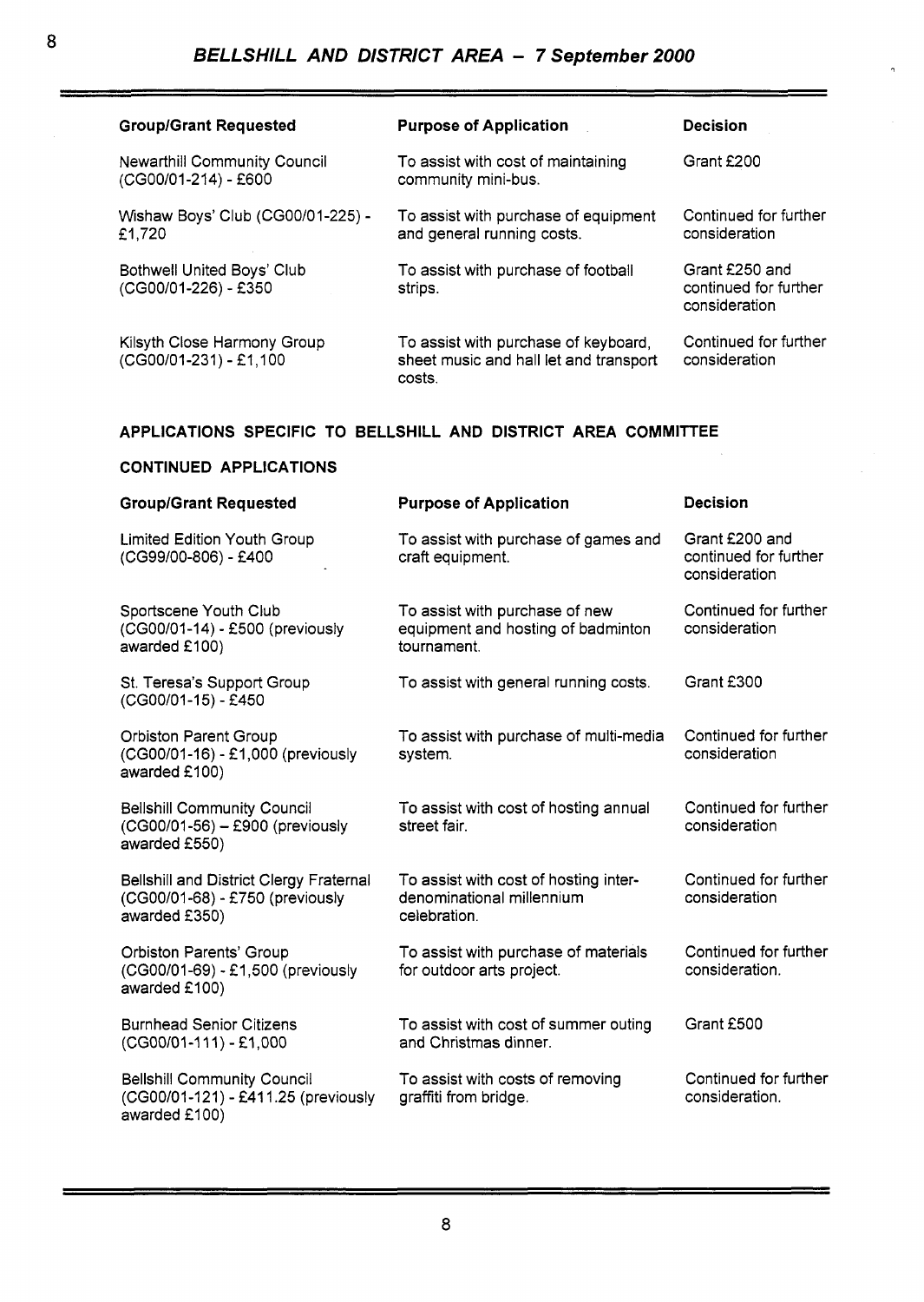| <b>Group/Grant Requested</b>                                                             | <b>Purpose of Application</b>                                                      | <b>Decision</b>                                           |
|------------------------------------------------------------------------------------------|------------------------------------------------------------------------------------|-----------------------------------------------------------|
| Muirpark Amenity Fund<br>(CG00/01-125) - £500 (previously<br>awarded £50)                | To assist with purchase of garden<br>materials.                                    | Grant £400 and<br>continued for further<br>consideration. |
| Bellshill West Church Men's<br>Fellowship (CG00/01-137) - £1,000                         | To assist with purchase of new oven.                                               | Nil                                                       |
| St. Columba's SVDP<br>(CG00/01-138) - £1,000                                             | To assist with cost of summer bus<br>outing and Christmas outing.                  | Grant £650                                                |
| <b>NEW APPLICATIONS</b>                                                                  |                                                                                    |                                                           |
| <b>Group/Grant Requested</b>                                                             | <b>Purpose of Application</b>                                                      | <b>Decision</b>                                           |
| Holy Family Rambling Club<br>(CG00/01-170) - £500                                        | To assist with start-up costs and<br>purchase of equipment.                        | Grant £175 and<br>continued for further<br>consideration. |
| <b>Belishill Salvation Army Home</b><br>League and Over 60s Club<br>(CG00/01-199) - £500 | To assist with cost of millennium<br>dinner and concert party.                     | Grant £200 and<br>continued for further<br>consideration. |
| Mossend Bowling Club<br>(CG00/01-205) - £2,000                                           | To assist with repair of lockers and<br>refurbishment of pathways and<br>building. | Grant £750 and<br>continued for further<br>consideration. |
| Rosehall (Bellshill) Residents<br>Association (CG00/01-211) - £500                       | To assist with hire of equipment for<br>fun day.                                   | Grant £400                                                |
| Bellshill West Church Women's Guild<br>$(CGOO/01-213) - £1,000$                          | To assist with cost of refurbishing<br>kitchen and purchase of equipment.          | Grant £100 and<br>continued for further<br>consideration. |
| <b>Holytown Colts Youth Club</b><br>(CG00/01-219) - £250                                 | To assist with cost of hosting fun day.                                            | Grant £250                                                |
| <b>Bellshill Area Safety Initiative</b><br>(CG00/01-221) - £500                          | To assist with cost of hosting<br>interactive safety-based roadshow.               | Grant £125 and<br>continued for further<br>consideration. |
| <b>Orbiston Amateur Boxing Club</b><br>(CG00/01-230) - £700                              | To assist with purchase of equipment<br>and general running costs.                 | Grant £100 and<br>continued for further<br>consideration  |
| Bellshill Cheers AFC (CG00/01-233) -<br>£750                                             | To assist with purchase of football<br>equipment and first aid equipment.          | Grant £50 and<br>continue for further<br>consideration    |
| Orbiston Parent and Toddler Group<br>(CG00/01-239) - £200                                | To assist with purchase of<br>replacement equipment and toys.                      | Continued for further<br>consideration                    |
| General Motors Senior Citizens Club<br>(CG00/01-240) - £1,802                            | To assist with cost of September and<br>Christmas dinner dance.                    | Grant £200                                                |

 $\bigcup$